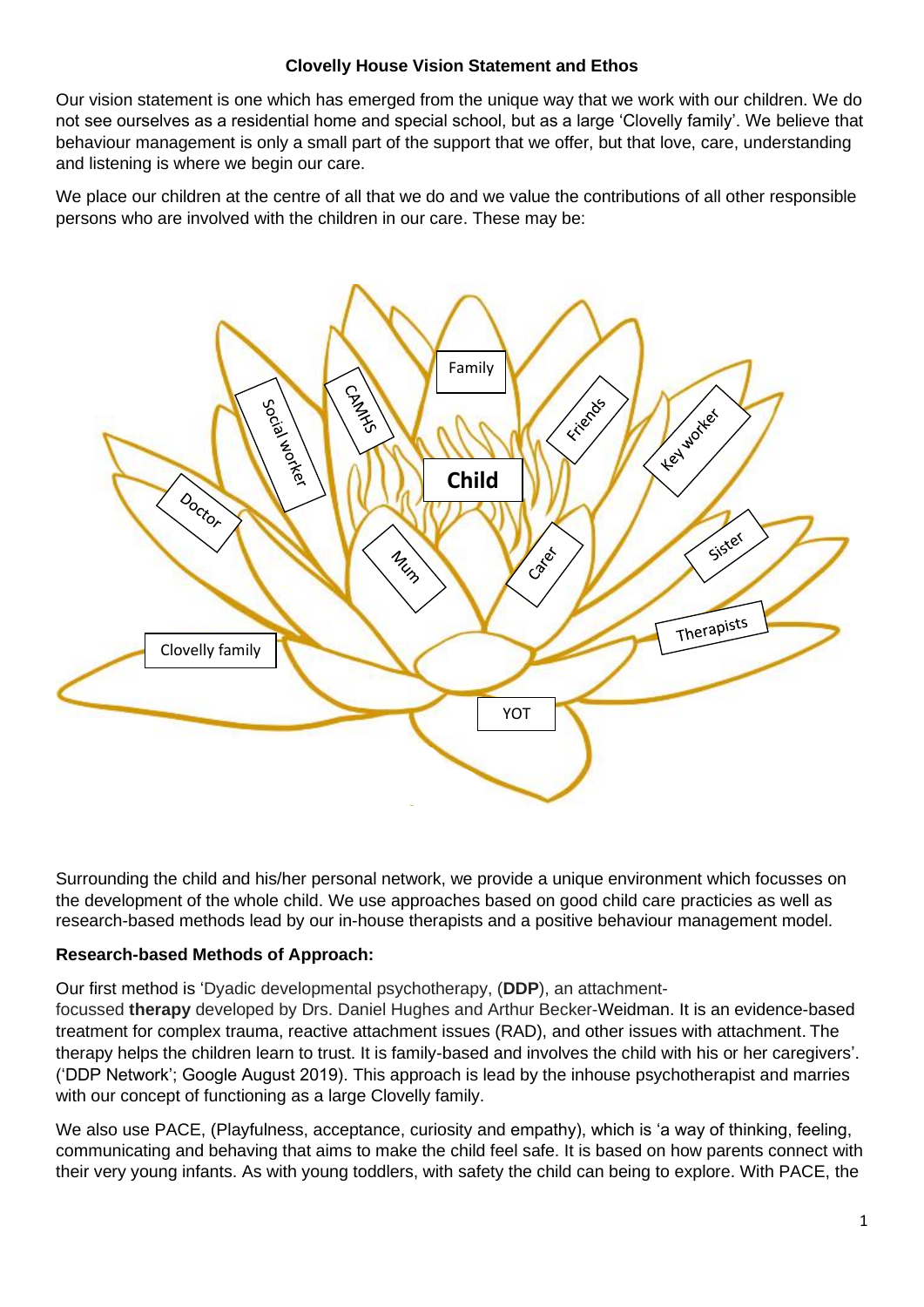troubled child can start to look at himself and let others start to see him, or get closer emotionally. He can start to trust.' ('DDP Network'; Google, August 2019).

At Clovelly House we have a positve approach to behaviour management which we use to give staff members the strategies to recognise when children's anger, frustration and anxieties are beginning to escalate and to try to de-escalate before they reach a stage of 'loss of control'. This approach also marries with the previous DDP and PACE centred way of working by staff and, over time, as children come to feel more secure and nurtured in placement, we endeavour to support each child to a point where they begin to self-regulate and the baseline of each is lowered so that episodes of loss of control reduce.

These previous approaches describe our way of working with our children. Additionally, our inhouse Speech and Language therapist, uses the 'Zones of Regulation' with the children and staff to support the children, particulalry those on the autism spectrum to learn the tools to begin to self-regulate so that they can manage their own emotional states.

## **Good Practice**

All staff at Clovelly use a highly individualised, integrated, whole-child approach to working with each young person. This whole-child approach looks at the environment that we offer our children as well as our own attitudes and ethos. These incorporate:



*Healthy thinking* – is one which uses the DDP family-based approach to develop positive thoughts, trust, and the skills to share, reflect and learn tolerance and understanding of others. We endeavour to create opportunities and activities for children to achieve and experience success and to manage frustration and disappointment so that they gradually learn resillience. We let our children inow that we are proud of them and we hold them in mind even when we are not at Clovelly. This we demonstrate by capturing pictures of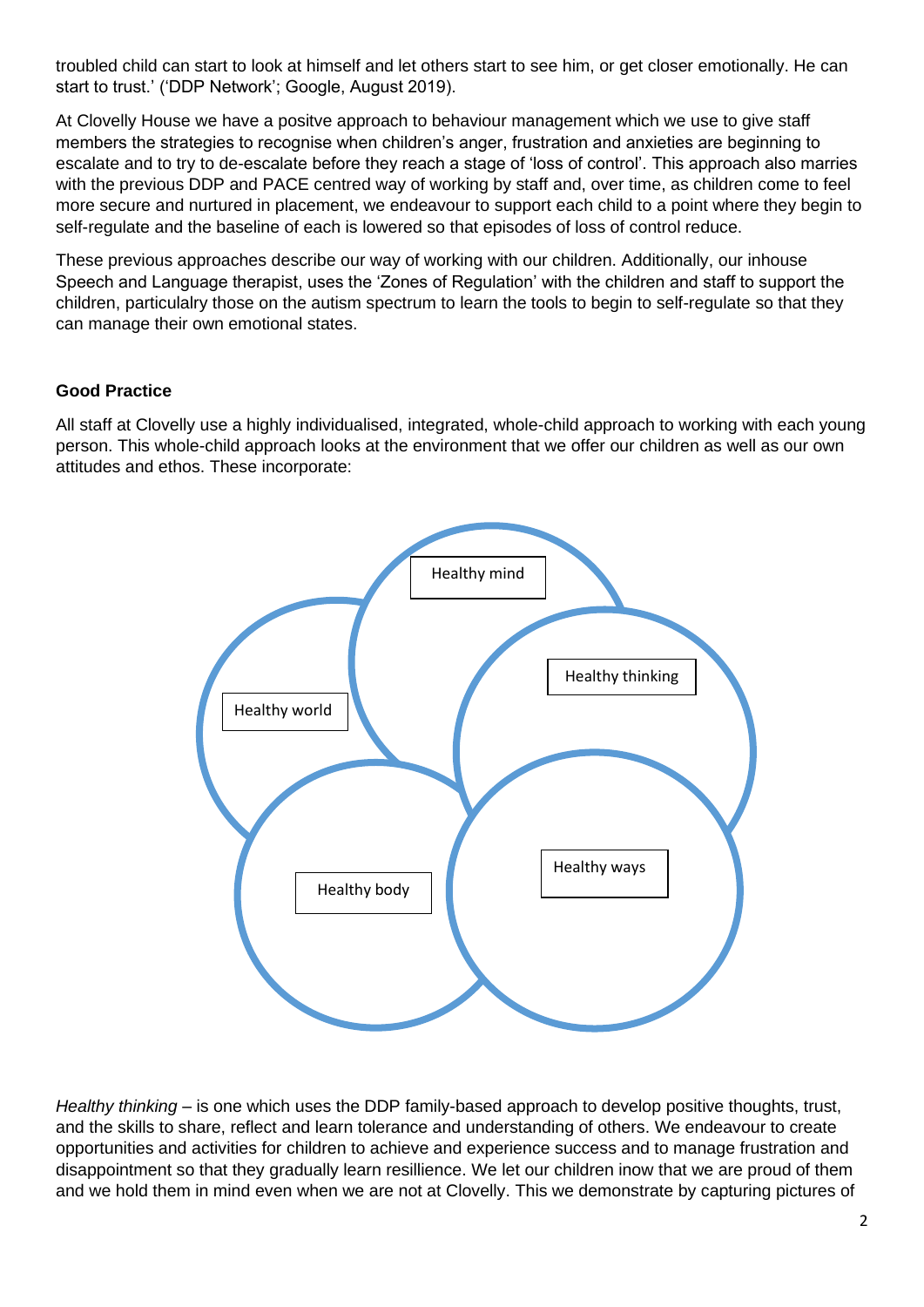the children achiveing and enjoying themselves and making themc into a photographic year book at the end of each school year. By modelling warmth, empathy, acceptance and consistency we develop a nurturing culture of healthy thinking.

*Healthy mind* – uses a trauma-informed therapeutic approach to learn to deal with negative past experiences and shame, and to learn to feel safe through consistency of placement and staff as we strive to minimise staff turnover and agency use.

*Healthy body* – by considering this as part of the whole-child development, we focus on healthy eating, exercise, personal hygiene. We teach children about the harmful effects of sexual exploitation, smoking and substance abuse. We have an on-site sensory room for children and swings to address sensory needs, as well as activities for gross and fine motor skill development such as crafts, an onsite gym and trampoline, a sports field and games for physical activities.

*Healthy ways* – embeds our practice of mind-mindfullness where we think about our communication, (verbal and body language), and interactions with each other and encourage reflection and periods of relaxation. In addition, all adults centralise the 'voice of the child' and listen to our young people, encouraging them to express their feelings appropriately. At school we do not have assemblies driven by staff, but school meetings where the children take the lead and we try to incorporate the children's ideas. An example of this is when a young person asked if she could plant a tree we began a tradition whereby all new children plant a tree and they are welcomed to come back to Clovelly in years to come and see their tree. Young people also have a big say in the activities and events that are held such as the off-site activities, annual fair and BBQ and fund-raising actitivies such as McMillan Coffee morning. We support our young people to develop independence skills by gradually learning to care for themselves and to work towards developing the skills of independent living and experiencing increasing levels of freedom.

*Healthy world* – is one wherein we offer a calm, rural environment with outdoor space for children to thrive and look after small animals such as chickens and rabbits. We have a vegetable garden a treehouse for climbing, a stream and pond to learn about different eco-systems and to engage in water-play. This countryside environment includes a spacious, comfortable home for 'Looked After Children', as well as an onsite school consisting of log cabins offering an enhanced curriculum with opportunities for outdoor activities, and land studies learing about globalisation and sustainability. By having day scholars coming on site for the school, we are able to increase our education provision as well as give the young people opportuntiies for socialisation with a wider group of peers.